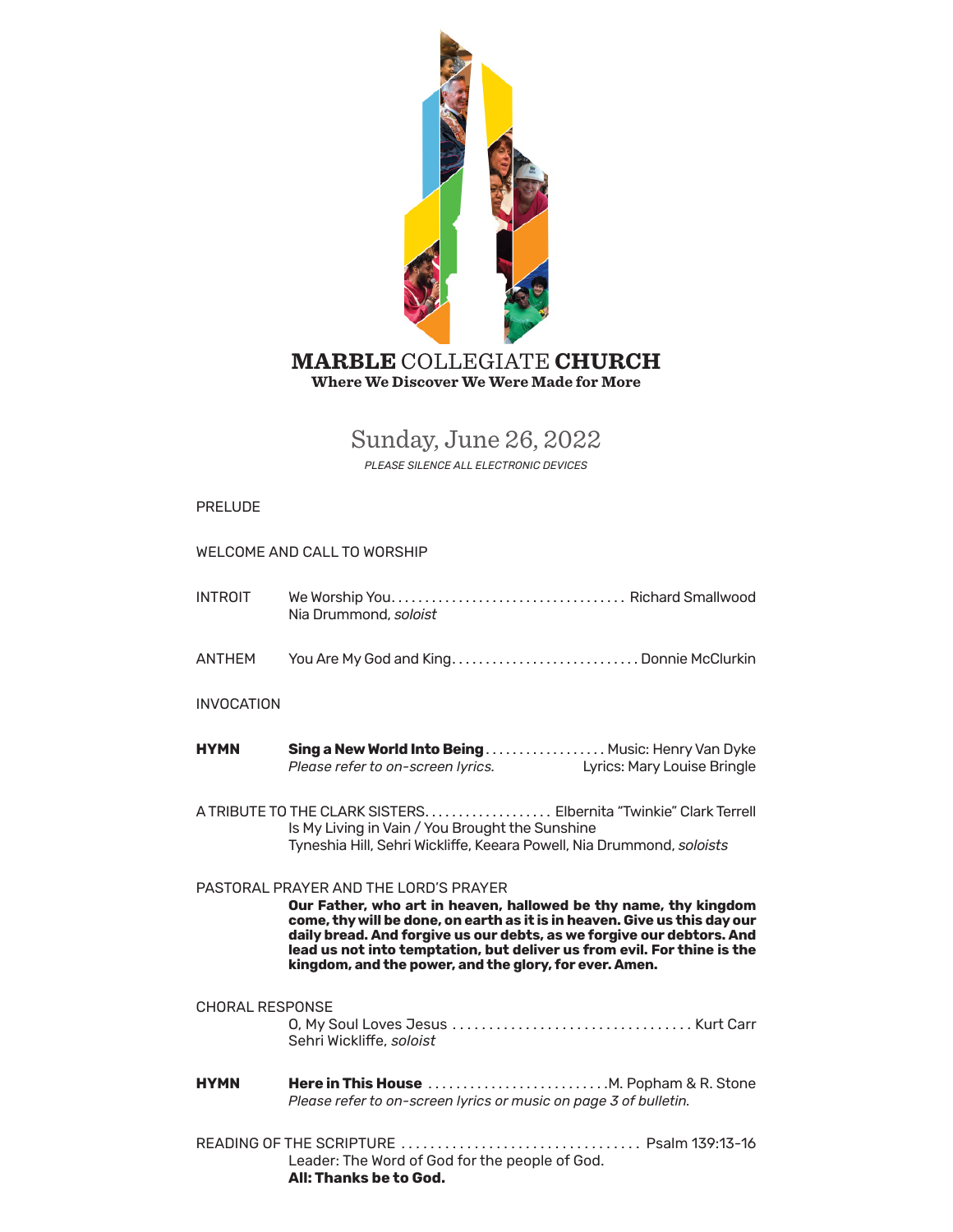ANTHEM Secret Place . . . . . . . . . . . . . . . . . . . . . . . . . . . . . . . . . . . . . . Richard Smallwood Tyneshia Hill, *soloist*

### **CONVERSATION: EMBRACED AS GOD CREATED US**

Dr. Michael Bos, Rev. Rashad McPherson, Dyna Price

- MEDITATION Jireh . . . . . . . . . . . . . . . . . . . . . . . . . . . . . . . . . . . . . . . . Christopher Joel Brown, Steven Furtick, Chandler Moore *Please refer to on-screen lyrics.*
- ORDINATION AND INSTALLATION OF DEACON Jeannette Aycock *Deacon of Marble Collegiate Church*

### ANNOUNCEMENTS AND CALL FOR [OFFERING](https://onrealm.org/marblechurch/-/give/now)

*Please clic[k "Make a Donation" o](https://onrealm.org/marblechurch/-/give/now)n bottom of any page at MarbleChurch.org or use Donate QR Code on card in the pews, to take you to secure website, Realm, to give. Donation boxes also placed by Sanctuary doors. You may also mail a check. We are grateful for your faithful support.*

- ANTHEM A Brand New Day *from The Wiz* . . . . . . . . . . . . . . . . . . . . Luther R. Vandross Nathan Tolliver, Keeara Powell, *soloists*
- **NEW DOXOLOGY** . . . . . . . . . . . . . . . . . . . . . . . . . . . . . . . . . . . . . . . . . . . . . . . . . .Thomas Miller **Praise God from Whom all blessings flow Praise Him, all creatures here below Praise Him above, ye heavenly hosts Praise Father, Son and Holy Ghost Praise God, praise God, praise God, Who saved my soul**

## **Praise God, praise God, praise God from Whom all blessings flow!**

### **BENEDICTION**

POSTLUDE Shall Not Want........................Christopher Brown, Steven Furtick,<br>Please refer to on-screen lyrics. Chandler Moore. Naomi Raine *Please refer to on-screen lyrics.* 

### PARTICIPATING IN THE SERVICE

Dr. Michael Bos, Rev. Rashad McPherson, Stan Williams, *lay reader* Marble Community Gospel Choir, Rashad McPherson, *director* Ben Hoffman, *piano;* AJ Jagganath, *guitar* Fred Cash, *bass*; Eric Lewis, *drums Choir Section Leaders:* Keeara Powell, Sehri Wickliffe, Tyneshia Hill Nia Drummond, Karl Dixon, Nathan Tolliver, Elliot Aguilar

v v v

### **FLOWERS ARE PLACED IN THE SANCTUARY**

In loving memory of **Frances Heckethorn** beloved mother of Joel Heckethorn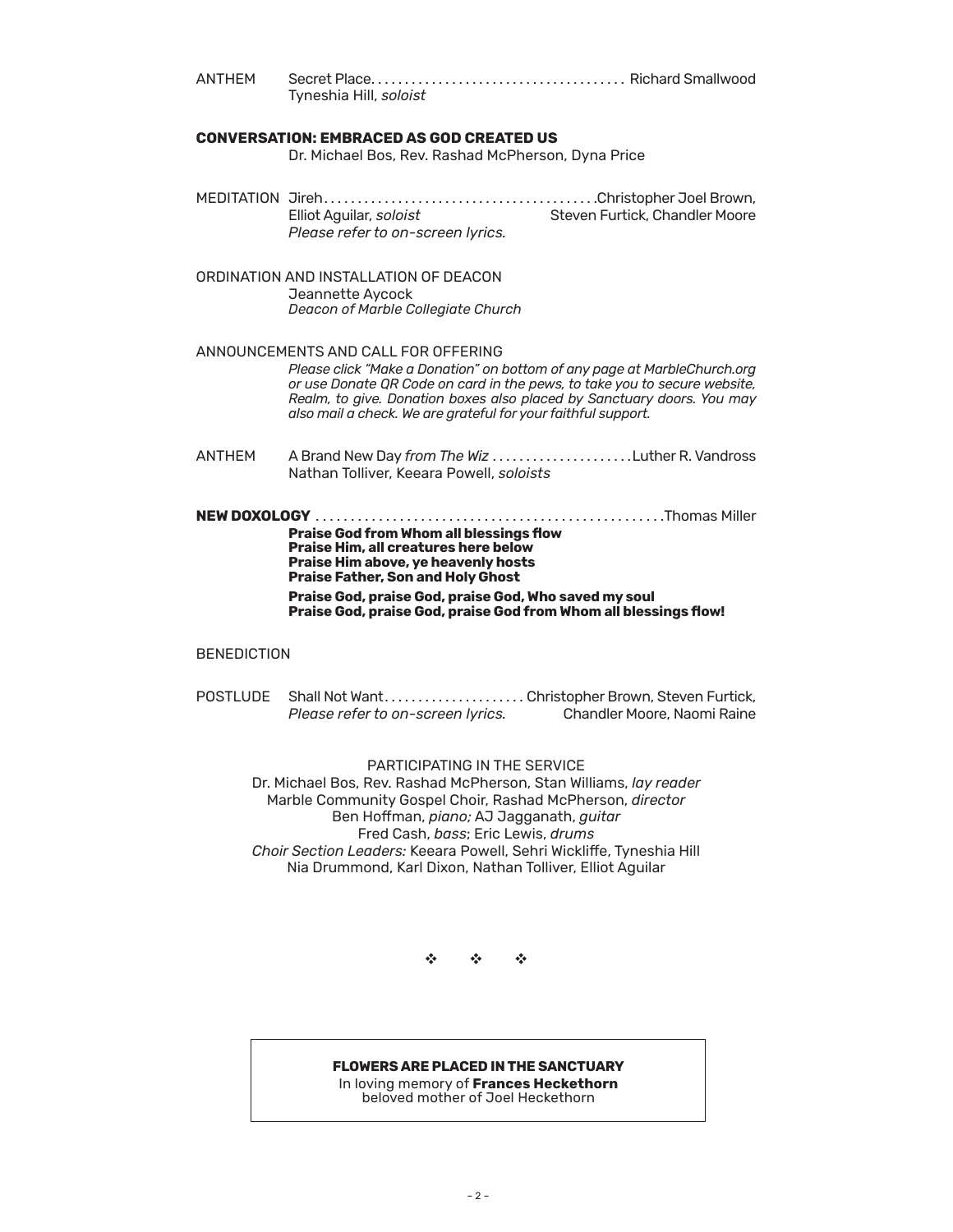### **WORSHIP NEXT WEEK**

*If you can't join us live, view archives at MarbleChurch.org/Watch*

**Birth** — Rev. Susanah Wade

**Sunday Worship, July 3 — 11:00am**

*In-Person Worship* — *Since New York City's "Key to NYC" COVID protocols ended, Marble updated its protocols and no longer requires proof of vaccination. Wearing masks is still required for everyone's safety, especially since we sing when we worship. For details including updated safety protocols, visit MarbleChurch.org.*

*NYC Street Closings — Please plan ahead for your time at Marble as city events come back. For details, visit www1.nyc.gov/events/ or call 311.*

### **The Gathering — Midweek Worship**

New services are on hiatus for summer. Revisit previous services at MarbleChurch.org/Watch.

### HERE IN THIS HOUSE

**Michael D. Popham & Regi Stone**



© 2001 Experience Worship Music | TayKen Music CCLI Song #4407388. Used by permission. CCLI License #1060316.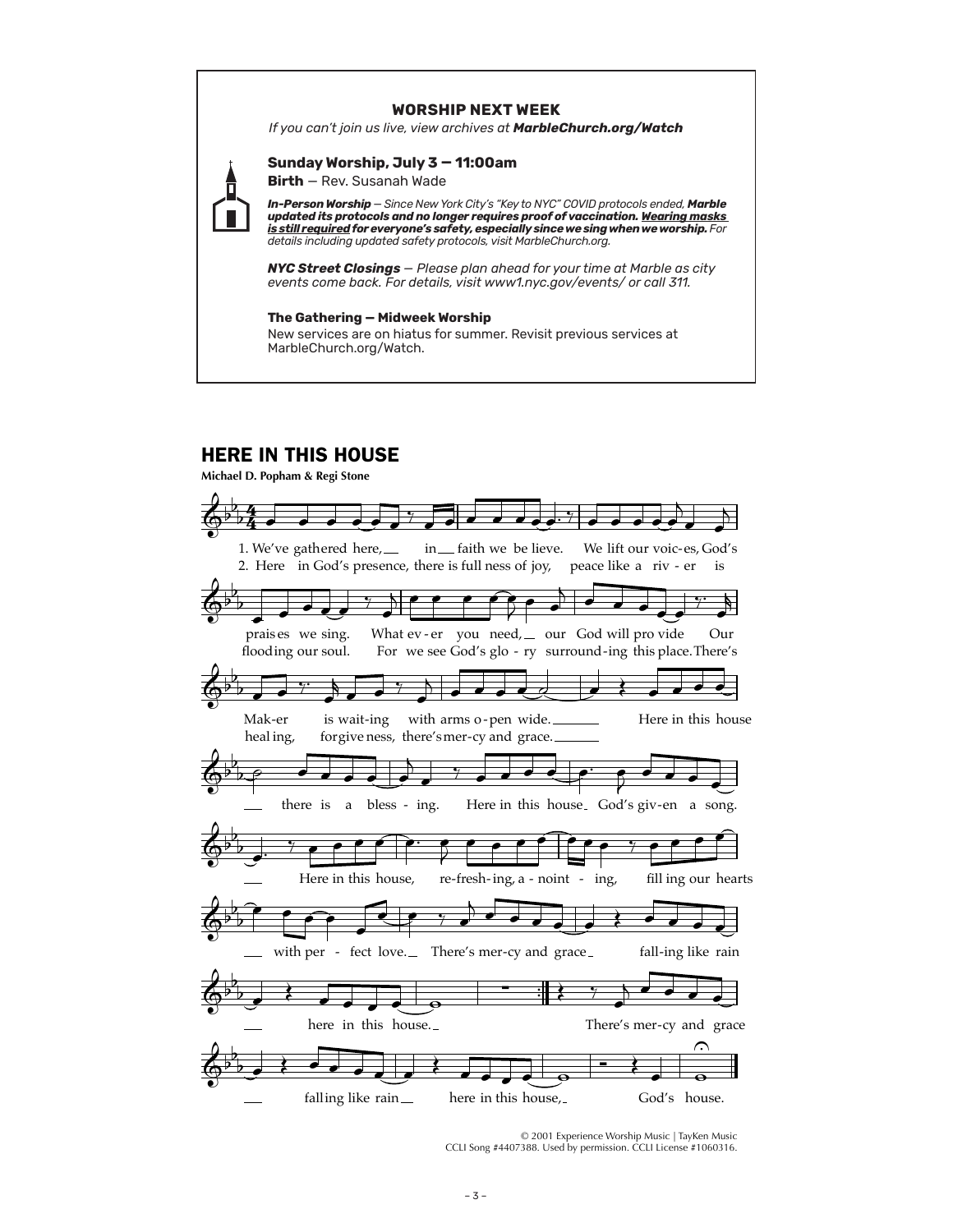### Life at Marble

*Visit MarbleChurch.org for more events, details, and up-to-date information.* 

#### **BEFORE WORSHIP**



*Prayer Circle* — **10:00am, Chapel** *(downstairs)* **& Zoom.** Weekly time of prayer and music. The Circle is always open — all you need is a willing heart! *Please note, Prayer Circle on hiatus in July & August.*

10:00 O'Clock Hour on hiatus, returns after Labor Day - View archive of sessions you missed at **MarbleChurch.org/Watch**.

*Grace Notes: Inside the Music* returns Sunday, September 11.

### **CYF CORNER — CHILDREN, YOUTH & FAMILIES MINISTRY**



*Sunday School & Youth Group ends today.* **Thank you to our dedicated teachers and all who participated this year!** *Please note, no childcare during Worship this summer.* Stay tuned regarding the 2022-2023 school year which starts in the Fall. For information, please contact Brian Hampton, BHampton@MarbleChurch.org.

*Marble Storytime* — Rev. Brittany Juliette Hanlin reads *A New Kind of Wild* by Zara González Hoang. Watch it and other Storytimes at **[MarbleChurch.org/Watch.](www.MarbleChurch.org/Marble-StoryTime)**

#### *Become a Member!*

Whoever you are, wherever you are in your faith journey, wherever you live, we'd love to have you join us! Please contact Kim Sebastian-Ryan, KRyan@ MarbleChurch.org, or visit **[MarbleChurch.org/engage/join/become-a](https://www.marblechurch.org/engage/join/become-a-member)[member.](https://www.marblechurch.org/engage/join/become-a-member)**

### **UPCOMING**



*Great Expectations Art Exhibit / through June 30 - View works by Marble* artists that speak of bright boldness in simple pleasures of life and invite us to see our world from the perspective of wonder and awe. In person, downstairs or visit MarbleChurch.org/engage/arts-ministry.

*Bereavement Group* / **Every Monday, 11:00am-12:00pm** — For those mourning the loss of a loved one. Led by Dr. Bill Lutz, via Zoom. Contact Judy Tulin.

*Afternoon Prayer* / **Tuesdays, 4:00-4:20pm** — Wind down your day with a brief time of sharing and prayer. Via Zoom video chat or phone. *Please note, on hiatus in July, returns August 9.*

*Chair Yoga* / **Every Thursday, 10:00-10:45am** — Center yourself physically and spiritually with this time of gentle movement via Zoom. *Please note, on hiatus in July & August.*

*Women's Ministry: Find Joy in Each Day* / **Monday, June 27, 6:00-7:30pm** — Spiritual/ creative colorist Betsy Karp offers a unique experience using the unconscious impact of color to find a fresh way oflooking at life. On Zoom. Cost, \$20; **online registration ends today**.

*PrimeTime (55+) Indoor Picnic Lunch* / **Wednesday, June 29, 12:30pm** — Join us for lunch as we celebrate January-June birthdays and the conclusion of our program year. \$15. Register in advance, space limited. Contact Baleta McKenzie, BMcKenzie@MarbleChurch.org.

**Caregivers Support Group / Saturday, July 9, 1:00-3:00pm - Learn how to balance** your life and be a Caregiver with new strength and vitality. Led by Rev. Marion Gambardella.<br>Contact Judy Tulin, JTulin@MarbleChurch.org.

### **HELP OTHERS**



*Marble Fights Hunger* — We encourage you to bring canned/bottled food when- ever you come to Marble. Donations benefit organizations including Icahn House. Drop-off bins in 5th Ave Narthex or 29th St Prayer Room.

**Prayer Shawl Ministry / Monday, July 18, 5:00pm** – Gather for prayer and creating together via Zoom to knit/crochet prayer shawls for the ill or homebound. Contact Judy Tulin, JTulin@MarbleChurch.org. *Please note, no meeting in August.*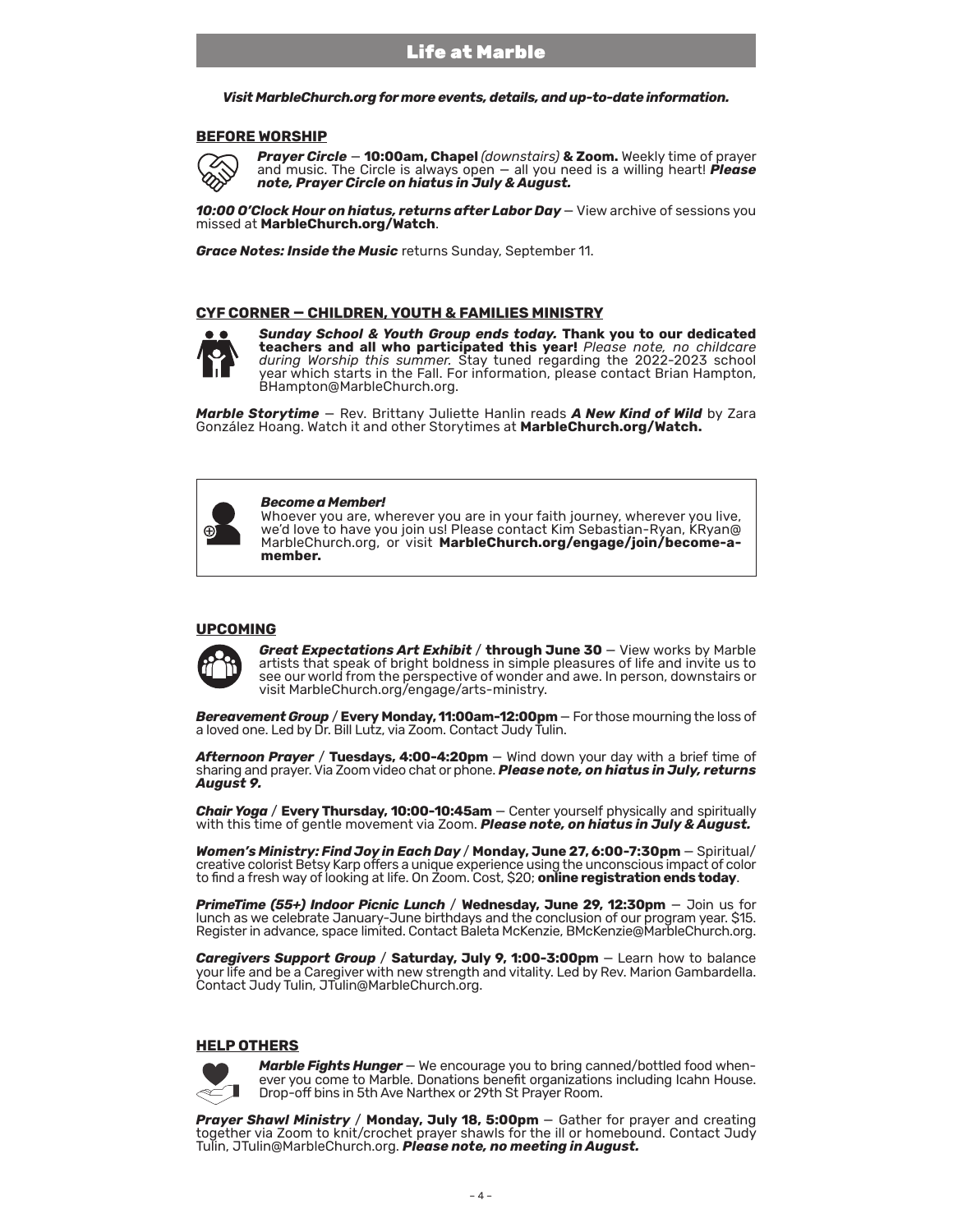### Spotlight



### **LGBTQ+ PRIDE SUNDAY — A CELEBRATION FOR THE WHOLE CHURCH!**  *Marble shows the world what God's inclusive love looks like.*



**WE THANK EMIL WILBEKIN FOR SPEAKING AT OUR PRIDE BREAKFAST THIS MORNING.**He is the founder of NATIVE SON, dedicated to empowering and inspiring Black gay/queer men through positive representation and business opportunities. He is the former editor-inchief of *Vibe* and *Giant*, editor-at-large at *Essence* and managing editor of its website Essence.com, and chief content officer of *Afropunk*.

**30 DAYS OF PRIDE: LGBTQ+ FACT FOR THE DAY** on Marble's social media celebrates the 30th anniversary of GIFTS: LGBTQ+ Fellowship. Each day in June spotlights a topic relating to our heritage.



**SECTIONS OF THE AIDS QUILT from the National AIDS Memorial in San Francisco hang in the Sanctuary throughout June.** This is part of the National AIDS Memorial's efforts to bring the Quilt to communities across the United States to raise greater awareness and education about HIV/AIDS and to remember those lost to the pandemic. *Display of the Quilt is generously underwritten by an ally of Marble's LGBTQ+ community.* For a closer look at the quilt, visit **[aidsmemorial.org/](https://www.aidsmemorial.org/interactive-aids-quilt) [interactive-aids-quilt](https://www.aidsmemorial.org/interactive-aids-quilt)** and search for Blocks 2379 and 4125.



### **IT'S SIMPLE (NOT EASY): LOVE YOUR NEIGHBOR.**

It is a simple request, and yet it is so hard for us to do. In many cases, we go as far as to choose division and hate over love. One of the most egregious examples of this is the thousands of lives lost each year due to gun violence.

At Marble we say enough is enough. On Sunday, June 19, we hung ribbons again on the fence around

the church – orange ribbons, the defining color of the Gun Violence Awareness movement. Included on these ribbons are tags that ask, "How will you love your neighbor?" We invite you to share ideas and thoughts on how we can show love to one another and support an end to gun violence. Also included are resources that can help you get started. Let's work together to put an end to gun violence and what has now become the leading cause of death for our children and teenagers.

### **[MarbleChurch.org/Ribbons](https://www.marblechurch.org/ribbons)**